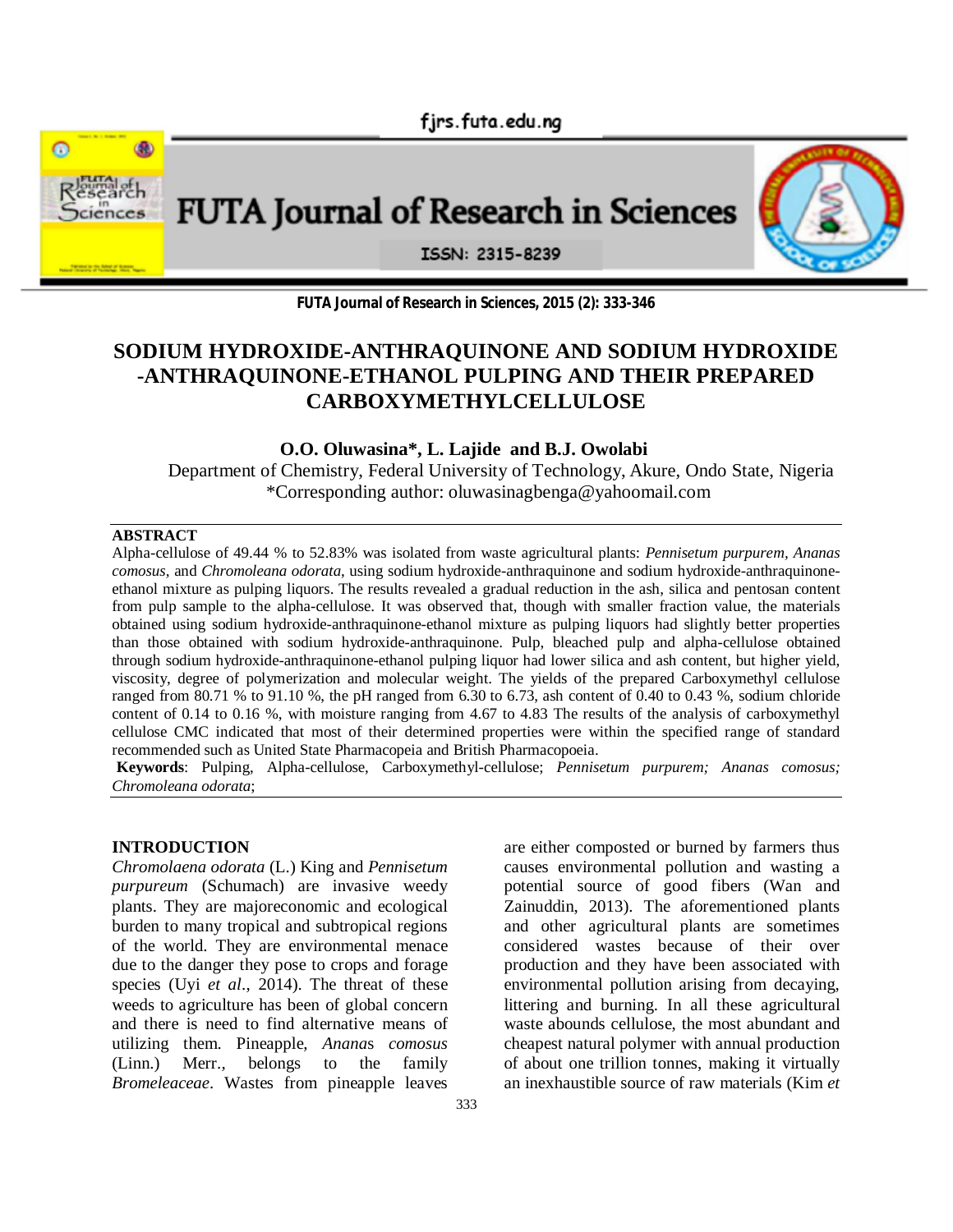*al*., 2007; Israel *et al.,* 2007). Cellulose fibre is a class of potential raw materials not only for pulp and paper industries, but also other allied industries that convert cellulose to its derivatives. Being biodegradable, recycling of these products gives it other practical advantages over the petroleum based products in various applications (Johansson, 2012)

Carboxymethyl cellulose is also one of the most important cellulose derivatives. Carboxymethyl cellulose (CMC) uses are based on levels of purity. Unpurified CMC is used for technical applications and highly purified CMC is used for pharmaceutical – and food grade- applications. In its initial application, CMC is used as soil fertilizer, carrier and redeposition inhibitor in detergents (Mohanty *et al.,* 2003). In deep-well drilling, CMC is used as flotation aid in drilling mud (Dolz *et al*, 2007). Purified products are used in surface coatings, for example in paper industry (Fijan *et al.,* 2009). Together with gelatin, CMC is used as a coacervate to encapsulate ink in the production of non-carbon copy papers (Xiaojia *et al*, 2009). In food-grade purity, NaCMC is commonly known as cellulose gum or as food additive E 466. In food applications, CMC improves consistency and emulsion stability, controls and provides freezethaw stability of deep-frozen products (Heinze and Koschella, 2005; Seiichi and Shosuke, 2000). Carboxymethyl cellulose have been prepared from various agricultural wastes such as water hyacinth, coconut shells (Gaonkar and Kulkarni, 1987), sugar cane bagasse (Tang *et al.,*, 1996; Castro and Bueno, 1996), ramie (Castro and Bueno, 1996), wheat and rice straws (Chen *et al.,* 1996), jute (Abdullah, 1991), flax fibers, flax straw (Bochek *et al.,* 2003), soybean husk (Nelson *et al.,* 2000), orange peel (Yasar *et al.,* 2007), papaya peel (Rachtanapun *et al.,* 2007), banana pseudo stem (Hattori *et al.,* 2004) and sago waste (Pushpamalar *et al.,* 2006).

However, there is paucity of information on research work on preparation of carboxymethyl cellulose and its physicochemical properties from the agricultural materials reported in this work. It is our aim to prepare carboxymethyl

cellulose from *Pennisetum purpurem, Ananas comosus, and Chromoleana odorata*, by using sodiumhydroxide-anthraquinone and sodium hydroxide-ethanol-anthraquinone as pulping liquor. We also aim to ascertain literature claim that addition of certain chemicals to sodium hydroxide could improve pulping ability of liquor. According to Mclaughan (2000), adding ethanol to a caustic soda cook greatly improves its selectivity and degradation of lignin and prevents lignin condensation. (Chai *et al.,* 2007) also ascertains that the presence of sodium hydroxide improves the delignifying ability of ethanol. Adding anthraquinone as catalyst in sodium hydroxide system increases the pulp yields, decreases the kappa numbers, and improves the strength properties (Valladares *et al.,* 1984).

### **MATERIALS AND METHODS**

The specimens (Pineapple (*Ananas comosus*) leaves, Siam weed *(Chromolaena odorata)*  stems and Elephant grass (*Pennisetum purpureum*) stalks) that were used for this research were collected from south western part of Nigeria. All the samples were authenticated at the Department of Crop, Soil and Pest Management, Federal University of Technology, Akure, Ondo State, Nigeria. Stalks were harvested at 10 cm above the ground level. All samples were cleaned to remove dust, sand, dirt and contaminations. They were then cut into chips of about 2-4cm and sun-dried. The samples were milled, screened through  $425 \mu m$ and stored separately in labeled polyethylene bags for subsequent experiments at room temperature.

### **Hot Water Prehydrolysis**

Hot water pretreatment was carried out in a 15 litre reconstructed (THR -280B), thermostatically controlled, electrically heated oil bath autoclave digester with an inner stainless steel cooking container at 150 $\mathrm{^0C}$  with a pressure of 15 psi using 100g plant sample for 90 mins, with solid to liquor ratio of 1:25. The liquor was drained after prehydrolysis and the sample dried to a constant weight at  $105^{\circ}$ C in an oven.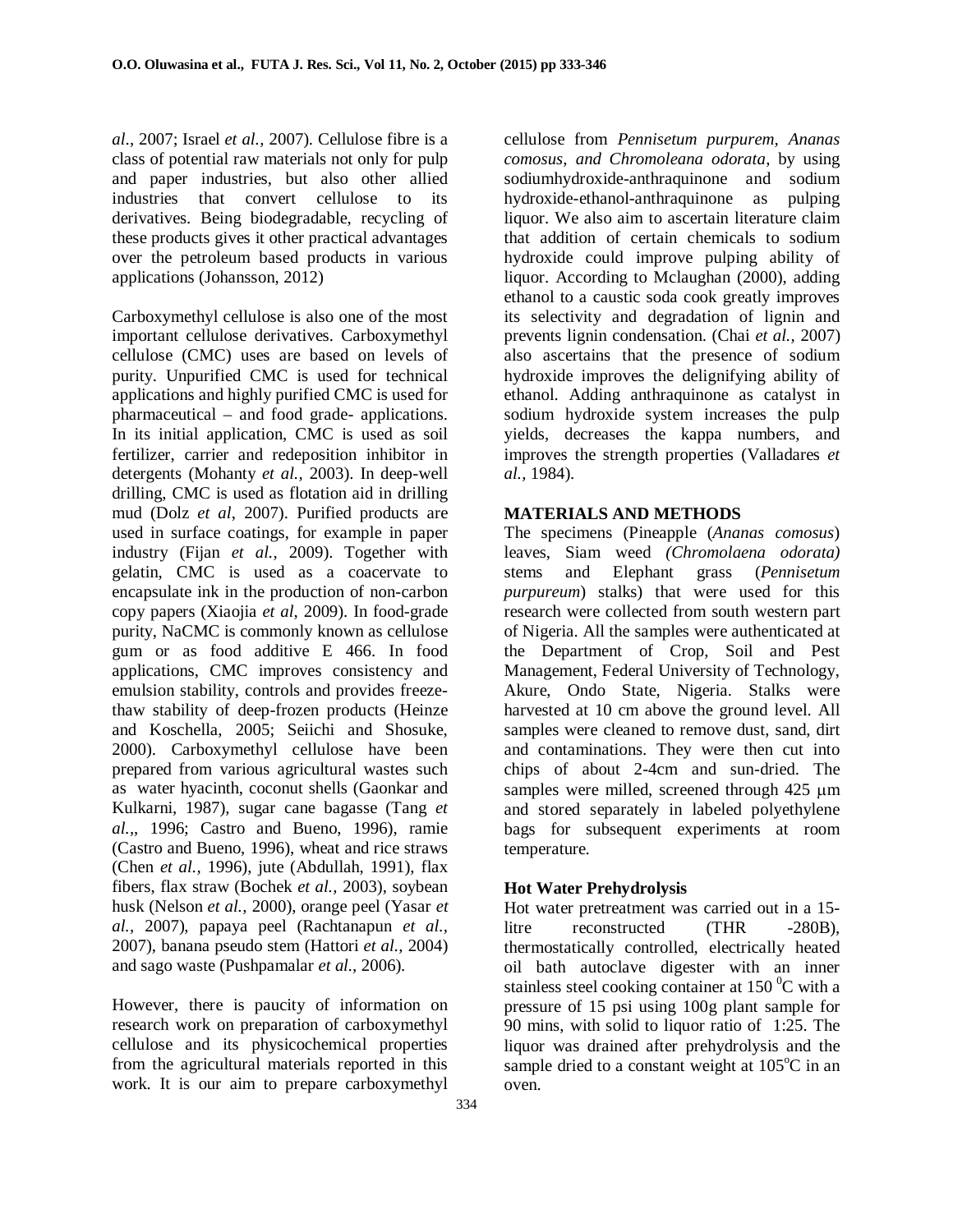#### **Pulping Procedure**

Pulping experiments were performed in a 15 litre reconstructed (THR -280B), thermostatically controlled, electrically heated oil bath autoclave digester with an inner stainless steel cooking container. Two sets of pulping chemicals were employed. The first had the following pulping conditions parameters: Liquor to fibre ratio was  $25:1$  (v/w), Temperature was 170°C, Pressure was 15psi, Cooking time was 90 mins and anthraquinone was 0.1% based on the solid fiber content. The second pulping method had in addition to the above parameters, 40% ethanol (95%) based on the liquor. After digestion, the pulp was obtained through filtration. The pulp was thoroughly washed with water until free of residue alkali. The pulp yield was determined gravimetrically as percentage of oven-dried raw materials after drying at  $105^{\circ}$ C to a constant weight. At the end of the pulping experiment, two sets of pulps were obtained: NaOHAQPulp- pulp obtained from sodium hydroxide and anthraquinone mixture and NaOHAQEtOHPulp obtained from sodium hydroxide, anthraquinone and ethanol mixture. Thus, the pulps obtained are designated as follows, based on the fibre source and pulping method used:

COSA-P*: Chromolaena odorata* NaOHAQPulp, COSAE-P: *Chromolaena odorata* NaOHAQEtOHPulp, PPSA-P: *Peninisetum purpurem* NaOHAQPulp, PPSAE-P: *Peninisetum purpurem* NaOHAQEtOHPulp ACSA-P: *Ananas comosus* NaOHAQPulp, ACSAE-P: *Ananas comosus* NaOHAQEtOHPulp

#### **Bleaching and Isolation of Alpha-Cellulose**

The method used for the bleaching and isolation of alpha-cellulose has been described by Oluwasina *et al.* (2014)

# **Synthesis of Sodium Carboxymethyl Cellulose**

The carboxymethyl cellulose was synthesized according to the method described by Ruzene and Goncalves (2007), as follow; a 5 g alphacellulose was transferred to 500 mL two- necked flask with 92.5 g ethanol and 3.7 g water. A solution of sodium hydroxide (5 g of NaOH and 8 g of water) was added to the mixture, within the addition time of 30 min, under mechanical agitation in a water bath at  $20 \pm 5^{\circ}$ C. On completion of the addition, the mixture was agitated for 1h, maintaining the water bath between  $15{\text -}25^{\circ}$ C. After the alkalization, a solution of monochloroacetic acid and ethanol (6.5 g of monochloroacetic acid and 6.5 g of ethanol) was added within 30 min. At the end of the addition, the sample was heated at  $60^{\circ}$ C and agitated for 3h. The mixture was drained and the solid phase was suspended in 70 %  $(v/v)$ methanol and neutralized while in suspension with 90 % (v/v) acetic acid. The suspension was filtered and the precipitate washed repeatedly with ethanol (80 %) and absolute methanol to remove the reaction side products (NaCl), until the filtrates gave negative response to silver nitrate test of chloride. The slurry obtained was suspended in acetone, stirred for 30 min and dried in an oven at  $50 \pm 5$  °C for 12 h to constant weight. The prepared carboxymethyl celluloses were named after their plant sources as follows: *Penniseteum purpureum-*carboxymethyl cellulose (PP-CMC) *Ananas comosus*carboxymethyl cellulose (AC-CMC) and *Chromolaena odorata*-carboxymethyl cellulose (CO-CMC). The percentage yield of CMC was calculated based of the weight of oven dried material.

### **Determination of the Pulp, Bleached pulp and Alpha-cellulose Properties**

Chemical analyses were carried out using standard methods to determine the properties of the pulp, bleached pulp and alpha-cellulose. The yield was determined gravimetrically at percentage of oven-dried raw materials after drying at  $105^{\circ}$ C to constant weight. Also, the materials were analyzed for moisture, ash, silica, water soluble (cold- and hot- water solubility), 1% soda solubility, ethanol-benzene extractable, acid-insoluble- and acid soluble-lignin, holocellulose, cellulose, kappa number and pentosan in accordance to the following standards: T550om-03, T211om-93,T244om-93,ASTM, 1994, T212om-98, T204om-97,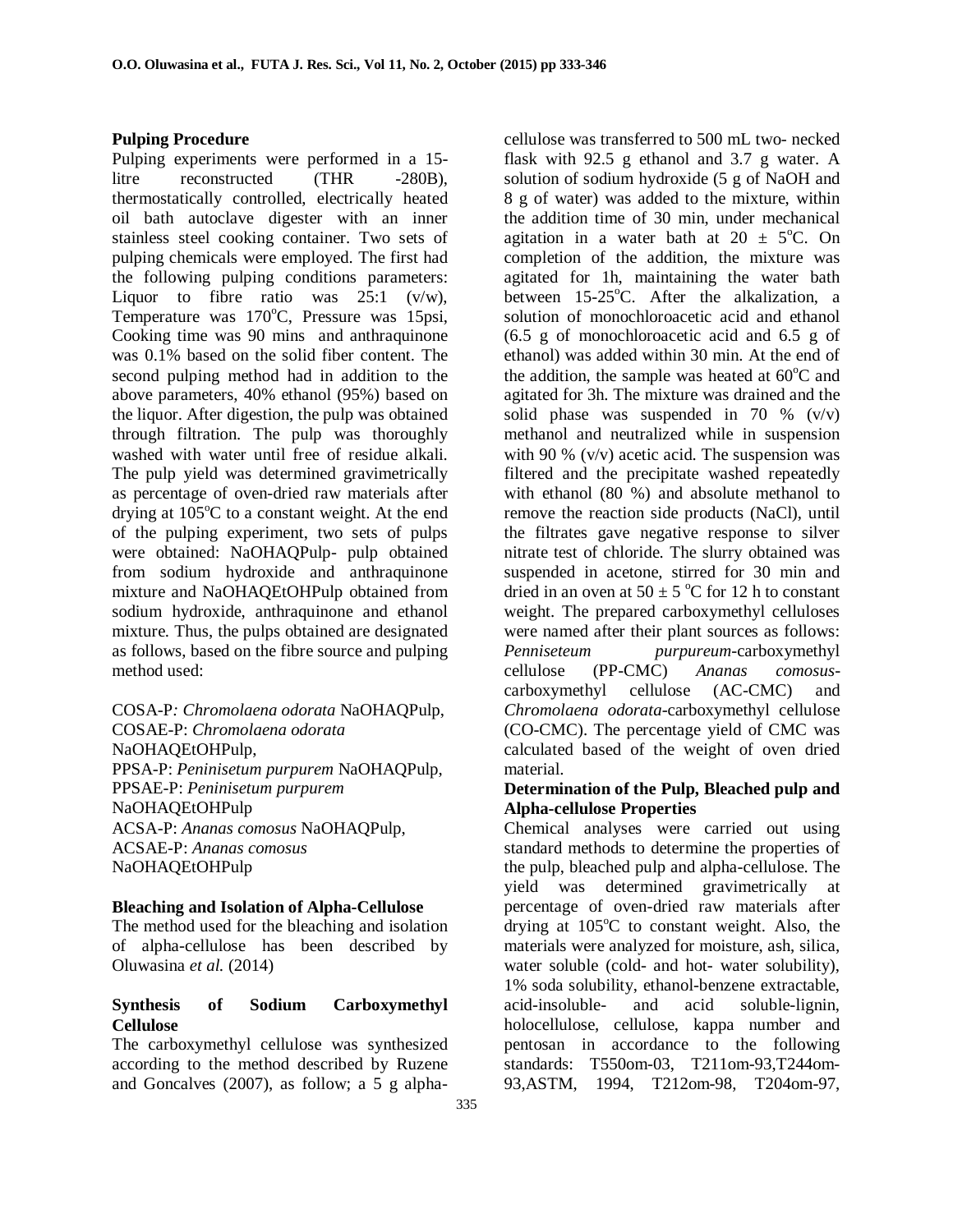T222om-98, TUM250, ASTM, 1994, T236CM-85, Al-Showiman, 1998 respectively. Others are beta- and gamma – cellulose of bleached pulp (T550om-03) viscosity (T230om-99, Ibrahim *et al.,* 2010), degree of polymerization (Morton 1996) and molecular weight **(**Hong *et al.,* 1978) with full details in Oluwasina *et al.* (2014).

### **Determination of physicochemical properties of CMC**

Physicochemical analysis of the CMC were determined using standard methods; moisture content (United States Pharmacopeia, 2006), ash (Pomeranz and Meloan, 1994), swelling (Okhamafe *et al.,* 1991), degree of substitution (ASTM. 2005) and sodium chloride content (ASTM, 1995; JECFA 1998).

#### **Statistical Analysis**

The data obtained in triplicate were analysis by Probit Analysis using Duncan's Multiple Range Test (DMRT) and Analysis of Variance (ANOVA)

# **RESULTS AND DISCUSSION Pulp Pretreatment**

The result of samples pretreatment showed that *C. odorata* had the highest yield of 90.28%, followed by *P. purperum* with 89.34 %, and *A. comosus* had 88.23%, making it the least of all. Liquid hot water has been used to remove simple sugar hemicelluloses from lignocellulose (Verma *et al.,* 2011; Xiao *et al.,* 2011; Mosier *et al.,* 2005), thus the lowest yield obtained from *A. comosus* could be suggestive of the removal of much of hemicellulose sugars.

### **Pulp sample**

Different physico-chemical properties are obtained from pulp using sodium hydroxideanthraquinone-ethanol and sodium hydroxideanthraquinone pulping chemical (Table 1). The pulp yield (Table 1) results revealed that hydroxide- anthraquinone-ethanol pulp had values ranging from 65.2 for ACSAE-P to 67.51 % for COSAE-P, while sodium hydroxideanthraquinone pulp had yield ranging from 64.30 to 67.20 % .The result showed that there was no much difference in the pulp yield

obtained from the two pulping liquors. Although, literature has it that the addition of anthraquinone and ethanol, separately or in combination to sodium hydroxide cooking could increase pulp yield (Valladares *et al.,* 1984; Janson and Vuorisalo, 1986), this was not the case in this study. The result obtained compared favorably with that of Jahan *et al.* (2007) using soda/AQ vapour phase pulping and soda/AQ pulping liquor under various conditions recorded a yield of 66.2 %, 67.9 % and 69.1 % for Jute fiber, 59.2 %, 59.7 % and 60.2 % for Jute cutting, while 55.8 %, 56. 2% and 56.9 % were recorded for Jute caddies. On the other hand, the ash and silica contents of all materials obtained for sodium hydroxide-Anthraquinone-ethanol pulping chemical were lower than those of sodium hydroxideanthraquinone. For example, ash content ranging from 3.20 to 3.87% were recorded for COSA-P, PPSA-P, and ACSA-P, Lower values ranging from 2.93 to 3.47% were recorded for COSAE-P, PPSAE-P, and ACSAE-P, respectively. These lower values might be due to the ability of ethanol to swell up the fibre, thereby exposing it to sodium hydroxide penetration, thus solubilize the ash (inorganic substance) and reducing the content in the pulp obtained. The reduction in ash and silica content after pulping recorded in this work was in agreement with the work of Punsuvon *et al.* (2008), Kirci and Akgul (2002), though using different pulping chemicals recorded reduction in ash and silica content of the pulp sample as compared with the original sample. The pentosan content of sodium hydroxide-anthraquinone–ethanol pulping was higher than those of sodium hydroxideanthraquinone pulping. This could be attributed to the combined effect of the addition of ethanol and anthraquinone which prevented the breaking down of the glucose units in the plant material (Chai *et al.,* 2007), thereby preserving the pentosan present. According to the pentosan result, 0.08 to 0.11% was obtained for sodium hydroxide-anthraquinone pulps, while 0.07 to 0.11% was obtained for sodium hydroxideanthraquinone-ethanol pulps. Also, the low pentosan content recorded could be attributed to the prehydrolysis treatment. This supports the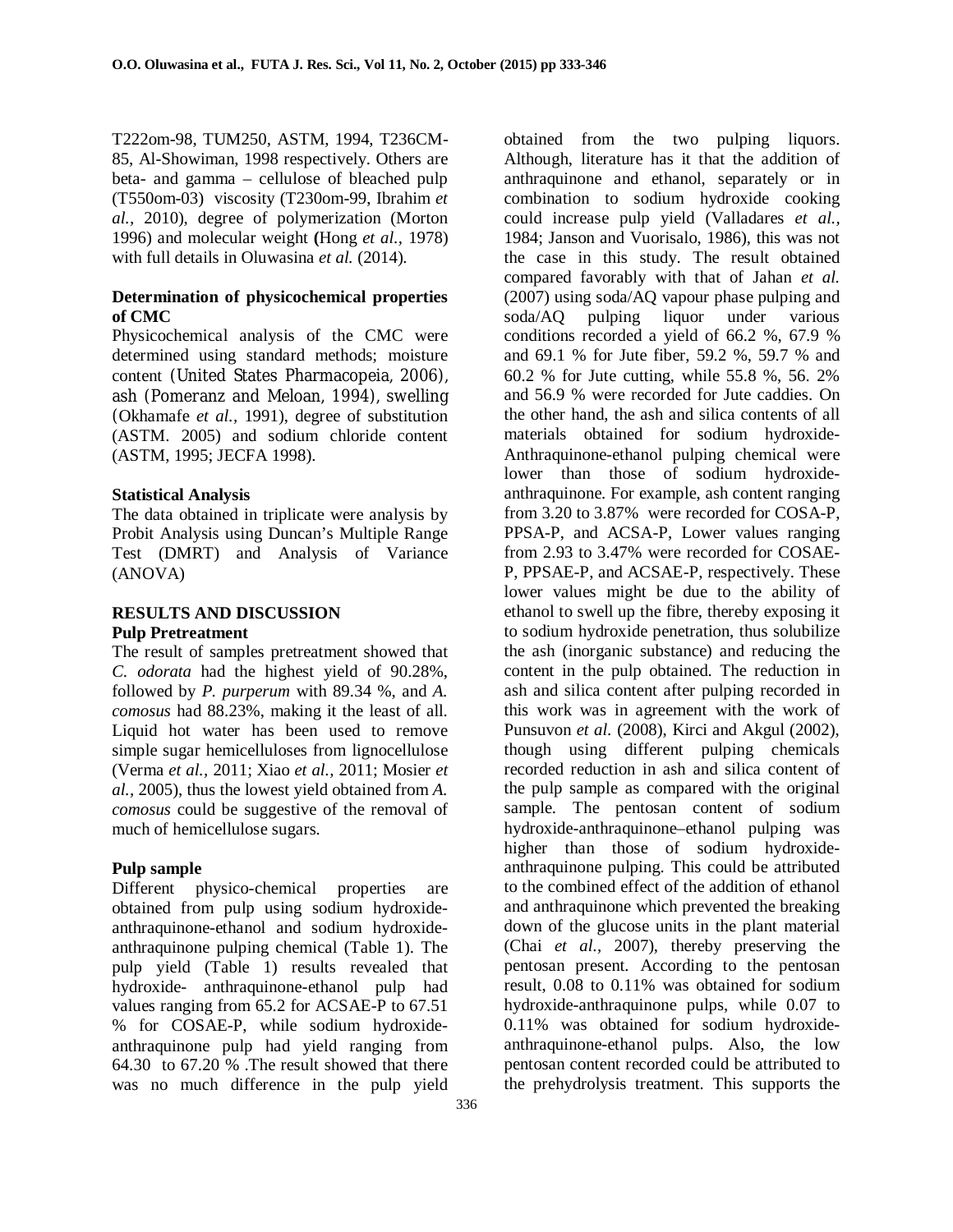claims of Ibrahim *et al.* (1996), that the prehydrolysis of plant materials helps in reducing pentosan content and that pulping would cause greater reduction. Kappa number obtained for Sodium hydroxide-anthraquinoneethanol was fractionally lower than that obtained for Sodium hydroxide- anthraquinone. The Kappa number obtained for COSAE-P was 14.70 lower than 15.28 of COSA-P, PPSAE-P had 16.10 lower than PPSA-P with 16.50. ACSAE-P 17.56 had lower than ACSA-P having 18.13. Although, there were no much differences in the Kappa number recorded using the different liquor, it might be that the

combination of ethanol and anthraquinone had influence in the reduction. This is because it has been reported that the combination of ethanol and anthraquinone has the ability to remove much of lignin from the pulp, than when either is added alone (Janson and Vuorisalo, 1986). Kappa numbers reported in this study were within the range of those reported by other researchers. For example, Kappa number of 11.9., 21.7., 35.2., 43.4 25.4., 16.00., 11.9., 13.10., and 10.40., are reported in soda/AQ vapour phase pulping of wheat straw at different conditions (Mckean and Jacobs, 1997).

**Table 1: Physicochemical Analysis of Pulp Sample** 

| тарк т. т пузкосисникат жиатузиз от т шр вашрк |              |                         |                                 |                                                         |                         |                          |  |  |  |
|------------------------------------------------|--------------|-------------------------|---------------------------------|---------------------------------------------------------|-------------------------|--------------------------|--|--|--|
| <b>Parameters</b>                              |              |                         |                                 |                                                         |                         |                          |  |  |  |
| <b>Sample</b>                                  | Yield<br>(%) | Moisture $(\% )$        | Silica $(\% )$                  | Ash $(\% )$                                             | Pentosan<br>$($ %)      | Kappa<br>number          |  |  |  |
| $COSA-P$                                       | 66.38        | $5.10^{a,b,c} \pm 0.17$ | $1.45^b \pm 0.01$               | $3.20^{b,c} \pm 0.10$                                   | $0.08^b \pm 0.00$       | $15.28^{a,b,c} \pm 0.01$ |  |  |  |
| <b>PPSA-P</b>                                  | 67.20        | $5.33^{a,b,c} \pm 0.34$ | $1.54^{\circ} \pm 0.02$         | $3.60^{\text{e,f}} \pm 0.10$ $0.11^{\text{d}} \pm 0.00$ |                         | $16.50^{\circ}$ ± 0.01   |  |  |  |
| $ACSA-P$                                       | 64.30        | $5.33^{a,b,c} \pm 0.34$ | $1.83^{d} \pm 0.01$             | $3.87^{\text{f}} \pm 0.06$                              | $0.11^{\rm d} \pm 0.00$ | $18.13^{\circ}$ ± 0.01   |  |  |  |
| $COSAE-P$                                      | 67.51        | $4.89^{\circ}$ ± 0.19   | $1.30^{\text{a}} \pm 0.01$      | $2.93^{\text{a}}$ + 0.06 0.11 <sup>d</sup> + 0.00       |                         | $14.70^{a,b}$ ± 0.01     |  |  |  |
| <b>PPSAE-P</b>                                 | 67.34        | $5.33^{a,b,c} \pm 0.00$ | $1.27^{\text{a}} \pm 0.06$      | $3.20^{b,c} \pm 0.10$ $0.10^{c} \pm 0.00$               |                         | $16.10^{a,b,c} \pm 0.01$ |  |  |  |
| $ACSAE-P$<br>$   -$                            | 65.20        | $5.22^{a,b,c} \pm 0.19$ | $1.83^{\text{d}} \pm 0.06$<br>. | $3.47^{d,e}$ ± 0.06 0.07 <sup>a</sup> ± 0.00            | 1111100<br>.            | $17.56^{b,c} \pm 0.01$   |  |  |  |

Values are means of three replicate ± standard deviation. Column means followed by different letters are significantly different at  $P < 0.05$ 

COSA-P: Chromoleana odorata NaOHAOPulp, PPS-P: Peninisetumpurpurem NaOHAOPulp, ACSA-P:Ananas comosus NaOHAQPulp,

COSAE-P:Chromoleana odorataNaOHAOEtOHPulp, PPSAE-P: PeninisetumpurpuremNaOHAQEtOHPulp ACSAE-P:Ananas comosus NaOHAQEtOHPpulp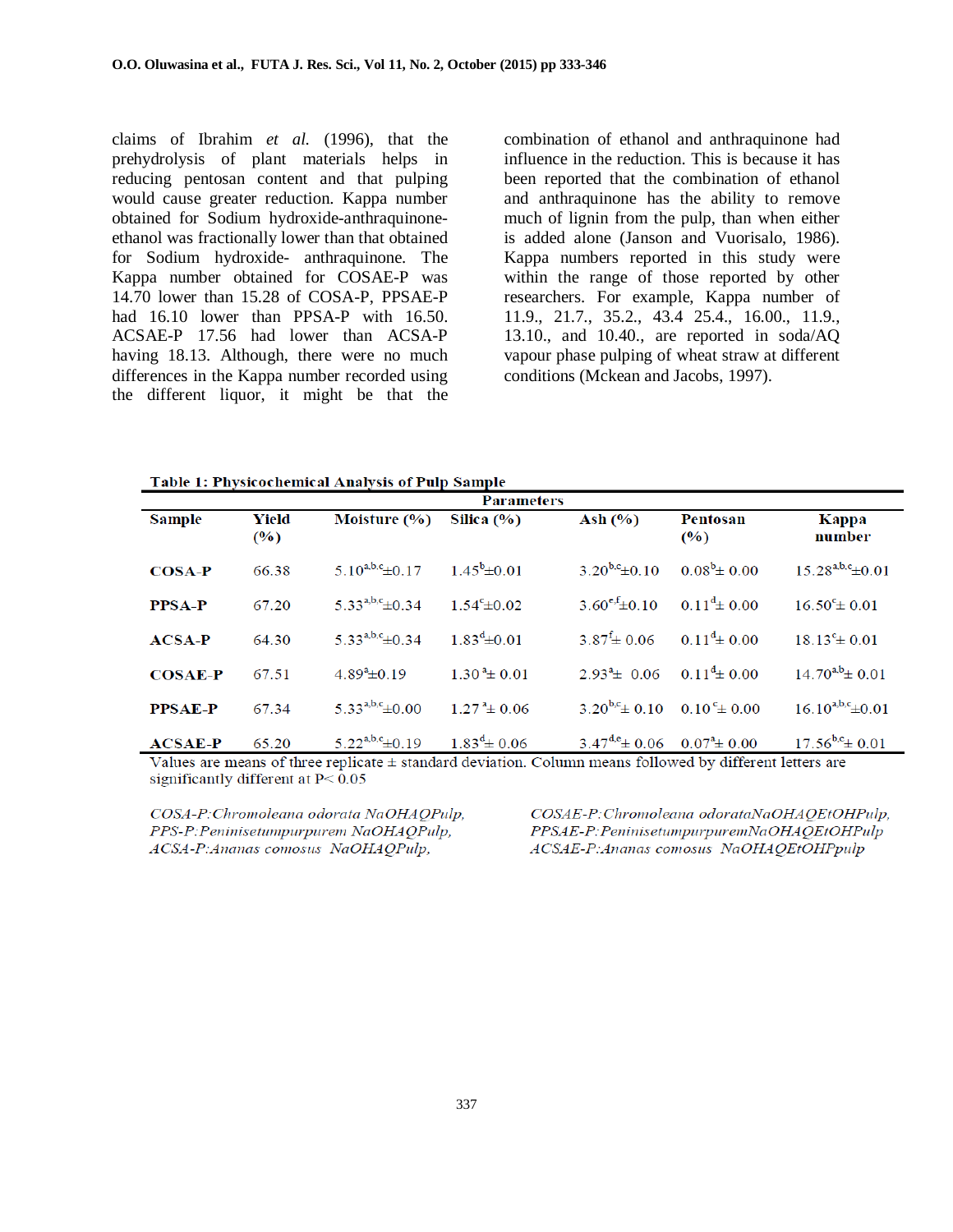|                                                                                                                                              |                                |                               |                         |                             |                         | Parameter                       |                               |                         |                                |                             |                                 |                                  |
|----------------------------------------------------------------------------------------------------------------------------------------------|--------------------------------|-------------------------------|-------------------------|-----------------------------|-------------------------|---------------------------------|-------------------------------|-------------------------|--------------------------------|-----------------------------|---------------------------------|----------------------------------|
| <b>Sample</b>                                                                                                                                | Yield $(\% )$                  | Pentosan<br>$($ %)            | Silica $(\%)$           | Ash $(%)$                   | kappa<br>number         | <b>Beta</b><br>cellulose<br>(%) | <b>Moisture</b><br>(%)        | Gamma<br>cellulose (%)  | <b>Viscosity</b><br>(cP)       | Alpha<br>cellulose<br>(%)   | Degree of<br>Polymerizatio<br>n | Molecular<br>weight<br>(g/mol)   |
| <b>COSA-BP</b>                                                                                                                               | $59.84^{a,b} \pm 0.02$         | $0.02^{\frac{a}{2}} \pm 0.00$ | $0.90^{\rm d} \pm 0.10$ | $1.07^{a,b,c} \pm .06$      | $3.49^{b,c} \pm 0.01$   | $3.61^{c,d} \pm 0.44$           | $4.78^{a,b} \pm .19$          | $4.40^{c,d} \pm 0.04$   | $6.15\pm0.17$                  | $51.83^{\circ} \pm 0.03$    | 1026.67 ± 30                    | 166000 £45                       |
| <b>PPSA-BP</b>                                                                                                                               | 59.96 <sup>a,b</sup> $\pm$ .04 | $0.03^{b} \pm 0.01$           | $1.02^{d,e} \pm 0.01$   | $1.20^d \pm 0.01$           | $4.08^d \pm 0.10$       | $3.95^{d,e} \pm 0.05$           | 5.00 <sup>a,b</sup> $\pm$ .33 | $4.51^{d,e} \pm 0.00$   | $7.75^b \pm 0.011$             | $51.50^{b,c} \pm 0.01$      | $1270.20^{a,b} \pm 21$          | $205667$ <sup>a,b</sup> $\pm 25$ |
| <b>ACSA-BP</b>                                                                                                                               | $55.34^{\circ} \pm 0.06$       | $0.04^c \pm 0.00$             | $1.17^{\circ} \pm 0.06$ | $1.37^{\circ}$ ±0.06        | $5.41^{\circ}$ ±0.10    | $4.38^{\text{e}}\pm 0.06$       | $4.89^{a,b} \pm .19$          | $4.63^{\circ}$ ±0.00    | $5.20^{f} \pm 0.17$            | $46.33^{a} \pm 0.06$        | $857.67^{c,d} \pm 31$           | $138667^{c,d} \pm 31$            |
| <b>COSAE-</b><br><b>BP</b>                                                                                                                   | $60.80^{\circ} \pm 0.02$       | $0.02^b \pm 0.00$             | $0.53^{\circ}$ ±0.06    | $0.97^{\circ}$ ±0.06        | $3.32^a \pm 0.10$       | $3.38^{\circ} \pm 0.03$         | $4.67^{\circ}$ ± 0.00         | $4.44^{c,d,e} \pm 0.03$ | $7.75^b \pm 0.21$              | $52.98^{\text{e}} \pm 0.01$ | $1270.07^{\circ}$ ±20           | $205667^{a,b} \pm 25$            |
| <b>PPSAE-BP</b>                                                                                                                              | $60.09^{\circ}$ ±0.03          | $0.03^{b} \pm 0.00$           | $0.77^{b,c}$ ±0.06      | $1.10^{b.c.d}$ ±0.00        | $3.95^{\circ} \pm 0.04$ | $3.25^{\text{a}} \pm 0.04$      | $5.00^{a,b}$ ± 00             | $4.03^a \pm 0.03$       | $8.07^{\circ}$ ± 0.12          | $52.81^{40} \pm 0.02$       | $1310.13^{a}$ ±20               | $213000$ <sup>a</sup> $\pm$ 55   |
| ACSAE-<br><b>BP</b>                                                                                                                          | $57.14^a \pm 0.03$             | $0.04^c \pm 0.01$             | $0.87^{\circ}$ ±0.06    | $1.17^{\text{c,d}}\pm 0.06$ | $5.28^{d,e} \pm 0.02$   | $3.35^{a,b} \pm 0.09$           | $4.78^{a,b}$ ± 19             | $4.35^{b,c,d} \pm 0.02$ | 5.75 <sup>d,e</sup> $\pm$ 0.17 | $49.44^{a,b} \pm 0.04$      | $957.33^{d}$ ±29                | $155000^{\text{d}} \pm 32$       |
| Values are means of three configator + standard deviation. Column means followed by different letters are significantly different of B< 0.05 |                                |                               |                         |                             |                         |                                 |                               |                         |                                |                             |                                 |                                  |

#### **Table 2: Properties of Bleached Sample**

Values are means of three replicates ± standard deviation. Column means followed by different letters are significantly different at P< 0.05

COSA-BP-Chromoleanaodorata NaOHAQbleached-pulp, PPSA-BP -Peninisetumpurpurem NaOHAQbleached-pulp, ACSA-BP-Ananas comosus NaOHAQbleached-pulp,

COSAE-BP-ChromoleanaodorataNaOHAQEtOHbleached-pulp PPSAE-BP-Peninisetumpurpurem NaOHAQEtOHbleached-pulp ACSAE-BP- Ananas comosus NaOHAQEtOHbleached-pulp

#### Table 3: Physicochemical Properties of Alpha-cellulose **Parameters**

| <b>Paramet</b><br>er |                                        |                                                                                     |   |               |                                                                              |                                                                                                                                                                                           |                                     |
|----------------------|----------------------------------------|-------------------------------------------------------------------------------------|---|---------------|------------------------------------------------------------------------------|-------------------------------------------------------------------------------------------------------------------------------------------------------------------------------------------|-------------------------------------|
| <b>Samples</b>       | $\mathbf{n}(\mathcal{V}_0)$            | Pentosa Silica (%) Ash (%) Moistur                                                  |   | $e($ %)       | <b>Viscosity</b><br>(cP)                                                     | <b>Degree of</b><br>polymerizati<br>on                                                                                                                                                    | Molecular<br>Weight $(g/m)$<br>ol)  |
| $\cos A$<br>AC       | $\Omega$                               | $0.01^a \pm 0$ $0.05^{d,e,f} \pm 0$ .<br>01                                         | 3 | $\mathcal{D}$ | $0.57^{b,e} \pm .0$ 4.11 <sup>a,b</sup> $\pm .0$ 5.53 <sup>e</sup> $\pm$ 0.1 | 918.33 $\pm$ 30                                                                                                                                                                           | $148667^{\circ}$ $\pm 31$           |
| <b>PPSA-</b><br>AC   | $\Omega$                               |                                                                                     |   |               | 6                                                                            | $0.01^3 \pm .0$ $0.06^6 \pm 0.00$ $0.70^4 \pm .00$ $4.68^6 \pm .02$ $5.09^{\text{de}} \pm 0.0$ $837.00^{\text{de}} \pm 12$                                                                | $135667^{d,e} \pm 23$               |
| $ACSA-$<br>AC        | $\Omega$                               |                                                                                     |   |               |                                                                              | $0.02^{\text{d}} \pm 0$ $0.05^{\text{d},\text{e}} \pm 01$ $0.83^{\text{e}} \pm 06$ $4.25^{\text{e}} \pm 04$ $4.91^{\text{e},\text{f}} \pm 0.1$ $801.00^{\text{e},\text{f}} \pm 22$        | $129667^{\text{e},\text{f}} \pm 35$ |
| $COSAE-$<br>AC       | $\Omega$                               | $0.01^a \pm 0$ $0.04^{a,b,c} \pm 0$ $0.47^a \pm 0.06$ $4.10^a \pm 0.00$<br>$\Omega$ |   |               | 6                                                                            | $6.95^{\text{a}} \pm 0.0$ $1153.33^{\text{a}} \pm 11$                                                                                                                                     | $187000^3 \pm 32$                   |
| <b>PPSAE-</b><br>AC  | $0.01^{\frac{a}{2}} \pm 0$<br>$\Omega$ |                                                                                     |   |               |                                                                              | $0.05^{\text{c,d,e}} \pm 0$ $0.67^{\text{b}} \pm 06$ $4.56^{\text{d,e}} \pm 1$ $6.58^{\text{b}} \pm 0.1$ $1096.67^{\text{b}} \pm 30$                                                      | $177667^b \pm 41$                   |
| $ACSAE-$<br>AC       | $\mathbf{o}$                           | $\Omega$                                                                            |   |               |                                                                              | $0.02^{\text{a}} \pm 0$ $0.04^{\text{b},\text{c},\text{d}} \pm 0$ $0.50^{\text{b}} \pm 00$ $4.20^{\text{b},\text{c}} \pm 0$ $5.13^{\text{d}} \pm 0.1$ $844.00^{\text{d},\text{e}} \pm 21$ | $136667^{\text{d}}\pm35$            |

Values are means of three replicate ± standard deviation. Column means followed by different letters are significantly different at  $P < 0.05$ 

COSA-AC-Siam weed NaOHAQAlpha-cellulose COSAE-AC-Siam weed NaOHAQEtOHAlpha-cellulose PPSA-AC-PeninisetumpurpuremNaOHAQAlpha-cellulose, PPSAE-AC-PeninisetumpurpuremNaOHAQEtOHAlpha-cellulose ACSA-AC-Ananas comosus NaOHAQAlpha-cellulose, ACSAE AC- Ananas comosus NaOHAQEtOHAlpha-cellulose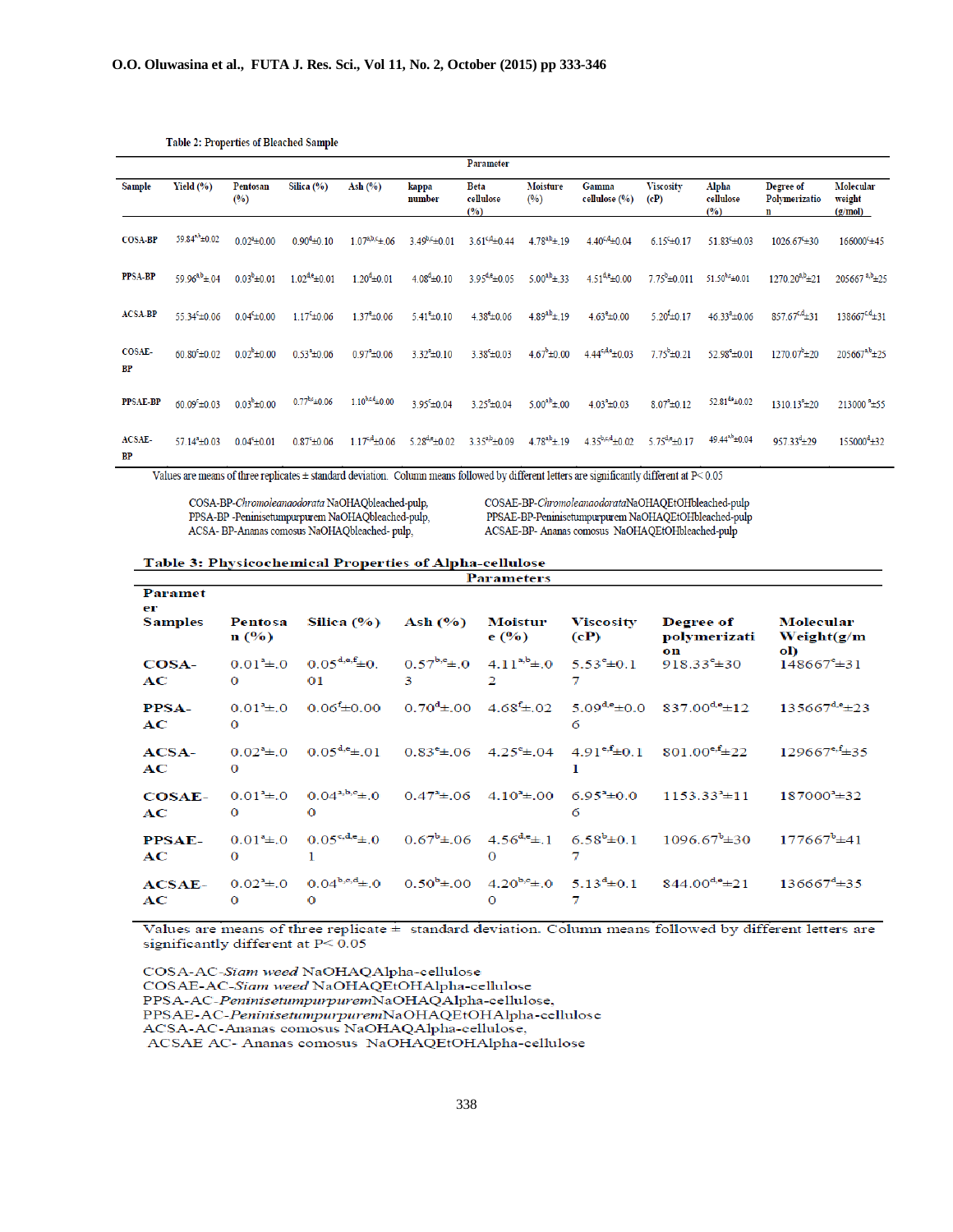

Scheme 1: Reaction for preparation of CMC

| <b>Parameters</b>                 | raoic 4. ruysicochemear rroperues or earlooxymethyr eenanose |                               |                                          | <b>Samples</b>                 |                                                |                            |
|-----------------------------------|--------------------------------------------------------------|-------------------------------|------------------------------------------|--------------------------------|------------------------------------------------|----------------------------|
|                                   | $COSA-$<br>$_{\rm CMC}$                                      | <b>PPSA-CMC</b>               | $ACSA-$<br>$\mathbf C\mathbf M\mathbf C$ | <b>COSAE-</b><br>$_{\rm CMC}$  | <b>PPSAE-</b><br>$\mathbf C\mathbf M\mathbf C$ | $ACSAE-$<br>CMC            |
| Yield $(\%)$                      | 80.71                                                        | 81.84                         | 86.84                                    | 87.99                          | 91.10                                          | 87.99                      |
| NaCL $(\%)$                       | $0.16^{\circ}$ ± 0.01                                        | $0.16^{\text{a}} \pm 0.01$    | $0.16^{\rm a} \pm 0.01$                  | $0.15^{\circ}$ ± 0.01          | $0.15^{\circ}$ ± 0.01                          | $0.14^b \pm 0.01$          |
| $_{\rm \bf DS}$                   | $0.31^{d} \pm 0.01$                                          | $0.30^{b} \pm 0.01$           | $0.26^{\circ}$ ± 0.01                    | $0.34^{\circ} \pm 0.01$        | $0.33^{\circ}$ ± 0.01                          | $0.28^{b,e} \pm 0.01$      |
| Ash $(\%)$                        | $0.43^{b} \pm 0.01$                                          | $0.41^{\frac{a}{2}} \pm 0.01$ | $0.44^b \pm 0.01$                        | $0.40^{\circ}$ ± 0.01          | $0.40^{\circ}$ ± 0.01                          | $0.40^{\circ}$ ± 0.00      |
| <b>Moisture</b><br>$($ %)         | $4.75^b \pm 0.05$                                            | $4.67^{\text{a}}\pm0.03$      | $4.83^{\circ} \pm 0.05$                  | $4.73^{b} \pm 0.03$            | $4.65^{\circ}$ ± 0.00                          | $4.80^{\circ}$ ± 0.00      |
| pH                                | $6.41^{\circ} \pm 0.01$                                      | $6.62^{\circ}$ ±0.00          | $6.30^{b} \pm 0.01$                      | $6.50^{d} \pm 0.01$            | $6.11^{a} \pm 0.01$                            | $6.73 \pm 0.01$            |
| Viscosity(cP<br>€                 | $53.67^{\circ} \pm 1.15$                                     | $47.33^{\text{d}}\pm 0.56$    | $43.00^{b} \pm 1.0$<br>$\mathbf{o}$      | $46.67^{\text{d}}\pm 0.5$<br>8 | $45.00^{\circ} \pm 1.00$                       | $41.00^a \pm 1.00$         |
| Swelling $(\% )$                  | $780.67^{\text{d}}\pm1.5$<br>5                               | $669.33^{\circ} \pm 1.1$<br>5 | 460.67<br>$4\pm 1.55$                    | 860.67<br>$f_{\pm 1.15}$       | $846.67^{\circ} \pm 1.5$<br>5                  | $526.67^b \pm 1.1$<br>5    |
| $\bf DP$                          | 976.00<br>$^{\circ}$ $\pm$ 20.78                             | 851.00<br>$4\pm 12.12$        | 757.00<br>$b_{\pm 22.00}$                | 837.00<br>$4\pm 12.12$         | 801.00<br>$-22.00$                             | 711.67<br>423.00           |
| $\mathbf{MWt}$ g/mol<br>$(X10^5)$ | $1.58^{\degree} \pm 3464$                                    | $1.38^{d}$ ± 1732             | $1.23^b \pm 3511$                        | $1.36^b \pm 2309$              | $1.30^{\circ}$ $\pm 3511$                      | $1.15^{\text{a}} \pm 4000$ |

Table 4: Physicochemical Properties of Carboxymethyl Cellulose

Values are means of three replicates  $\pm$  standard deviation. Row means followed by different letters are significantly different at P< 0.05.

COSACMC-Chromoleana odorotaNaOHAQ pulp carboxymethyl cellulose, COSAECMC-Chromoleana odorataNaOHAQEtOH pulp carboxymethyl cellulose, PPSACMC-Pennisetum purpurem NaOHAQ pulp carboxymethyl cellulose, PPSAECMC-Pennisetum purpurem NaOHAQEtOH pulp carboxymethyl cellulose ACSACMC-Ananas comosus NaOHAQ pulp carboxymethyl cellulose, ACSAECMC -Ananas comosus NaOHAQEtOH pulp carboxymethyl cellulose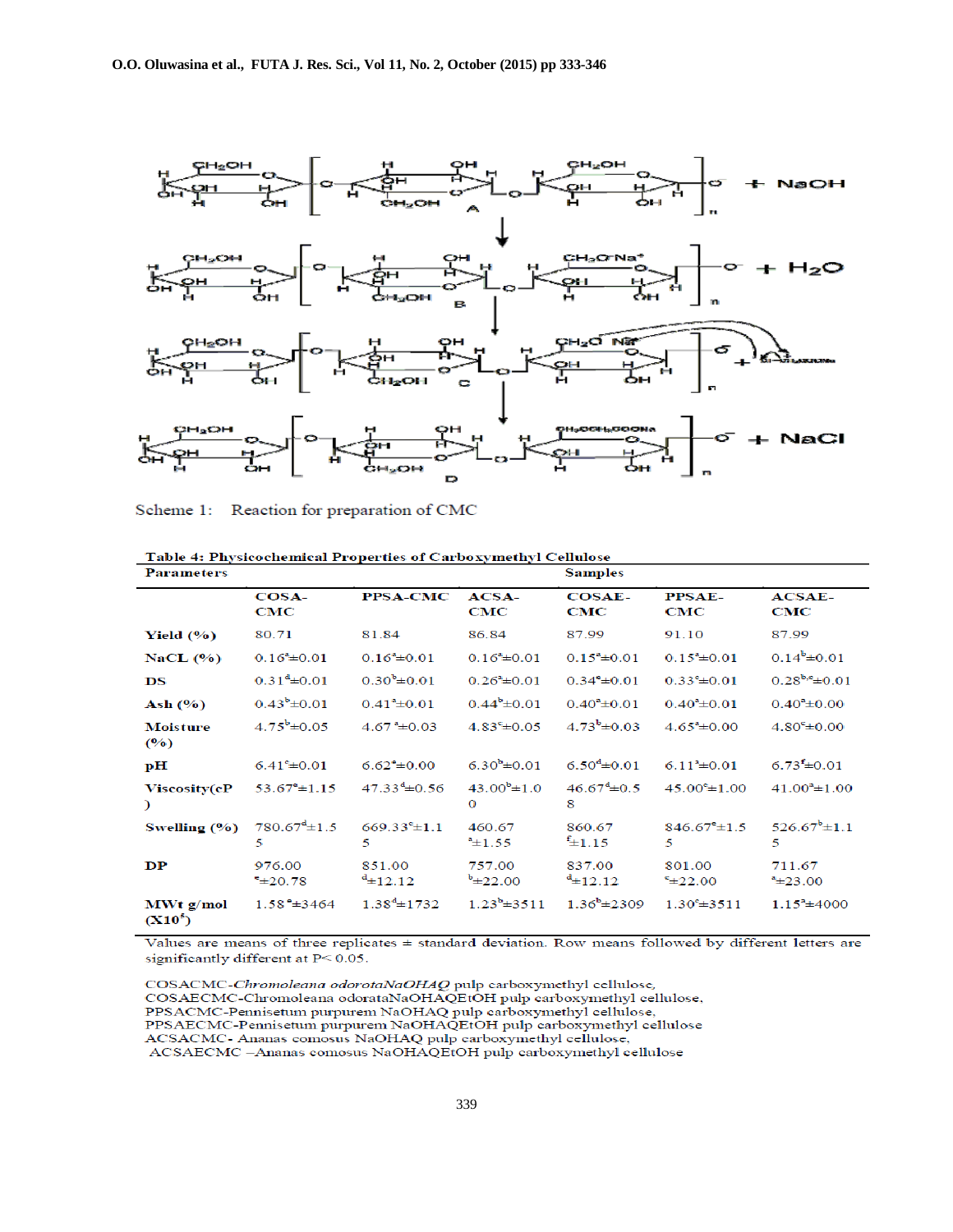#### **Bleached pulp**

Results obtained after the pulp samples were bleached (Table 2), indicated that those materials have different physico-chemical properties. The yield obtained revealed that all the bleached pulp from sodium hydroxideanthraquinone-ethanol pulping and sodium hydroxide-anthraquinone counterparts are within the same value bracket. The alpha-cellulose content obtained showed that all the samples had more than 50 % alpha-cellulose. This suggests that they could be a good source of cellulose raw material. Though the yield obtained from sodium hydroxide-anthraquinone-ethanol pulping had fractional high values of 60.80, 60.09, and 57.14 %, for COSAE-BP, PPSAE-BP and ACSAE-BP respectively against 59.84, 59.96, and 55.34 %, for COSA-BP, PPSA-BP and ACSA-BP respectively, the result obtained for gamma cellulose which represents the degraded cellulose could be an indication that all the plant materials are good sources of strong fibre raw material that could be used in paper production and various syntheses. This is because the gamma cellulose obtained in this work was approximately 5 %, on the average, for each of the samples. This indicates that the materials were not greatly degraded by the pulping chemicals, having recorded 4.63 % for ACSA-BP as the highest, and 4.40 % for COSA-BP as the lowest value. The recorded ash and silica values showed that there was great reduction in the ash and silica contents of the bleached pulp as compared with that of the pulp samples. This could be as a result of the sequences of sodium chlorite treatment, sodium hydroxide extraction and water washing. All these treatments have led to the removal of lignin, extractive and degraded cellulose; all of which contain a level of inorganic matters. The result showed that bleached pulps obtained by sodium hydroxide-anthraquinone-ethanol pulping liquor have lower ash and silica content than those obtained from sodium hydroxideanthraquinone pulping liquor. This might be due to the swelling effect of ethanol used during

pulping, which would have opened up the fiber inner core thereby allowing better dissolution of inorganic matter which invariably leads to a reduction in the ash and silica content. While COSAE-BP had the lowest ash (0.97 %) and silica content (0.53 %), COSA-BP had the second lowest ash content (1.07 %), with silica content of 0.90 %. PPSAE-BP had the second lowest silica content of 0.77 % but had the third higher ash content of 1.10 %. Bleaching result showed that there was reduction in the pentosan content of the bleached pulp as compared with the pulp sample. The pulp sample pentosan values ranged from 0.07 to 0.11 %, but the bleached sample value ranged from 0.02 to 0.04 %. This reduction in pentosan value could be suggesting that the various treatments given to the sample during bleaching had influenced the removal of the pentosan. The result of Kappa number indicated that pulp obtained using sodium hydroxide-anthraquinone-ethanol had better bleachability than those obtained by sodium hydroxide-anthraquinone, having recorded lower values than their corresponding sodium hydroxide-anthraquinone bleached pulp. The Kappa number ranged from the lowest value of 3.32 for COSAE-BP to 5.41 the highest for ACSA-BP. Viscosity allows an estimation of the degree of polymerization (DP) of pulp. The determination of the viscosity, degree of polymerization and the molecular weight of the bleached pulps has shown that the materials had undergone various degrees of degradation (decrease in cellulose molecular weight) resulting from the pulping and/or bleaching process. The result revealed that the bleached pulp obtained from sodium hydroxide – anthraquinone-ethanol pulping, has lower chemical degradation effect than those from sodium hydroxide–anthraquinone pulping, as indicated by their higher viscosity, degree of polymerization and molecular weight. It may probably be attributed to the effect of the ethanol and anthraquinone. Though within the groups of bleached pulp obtained by sodium hydroxide – anthraquinone-ethanol and sodium hydroxide –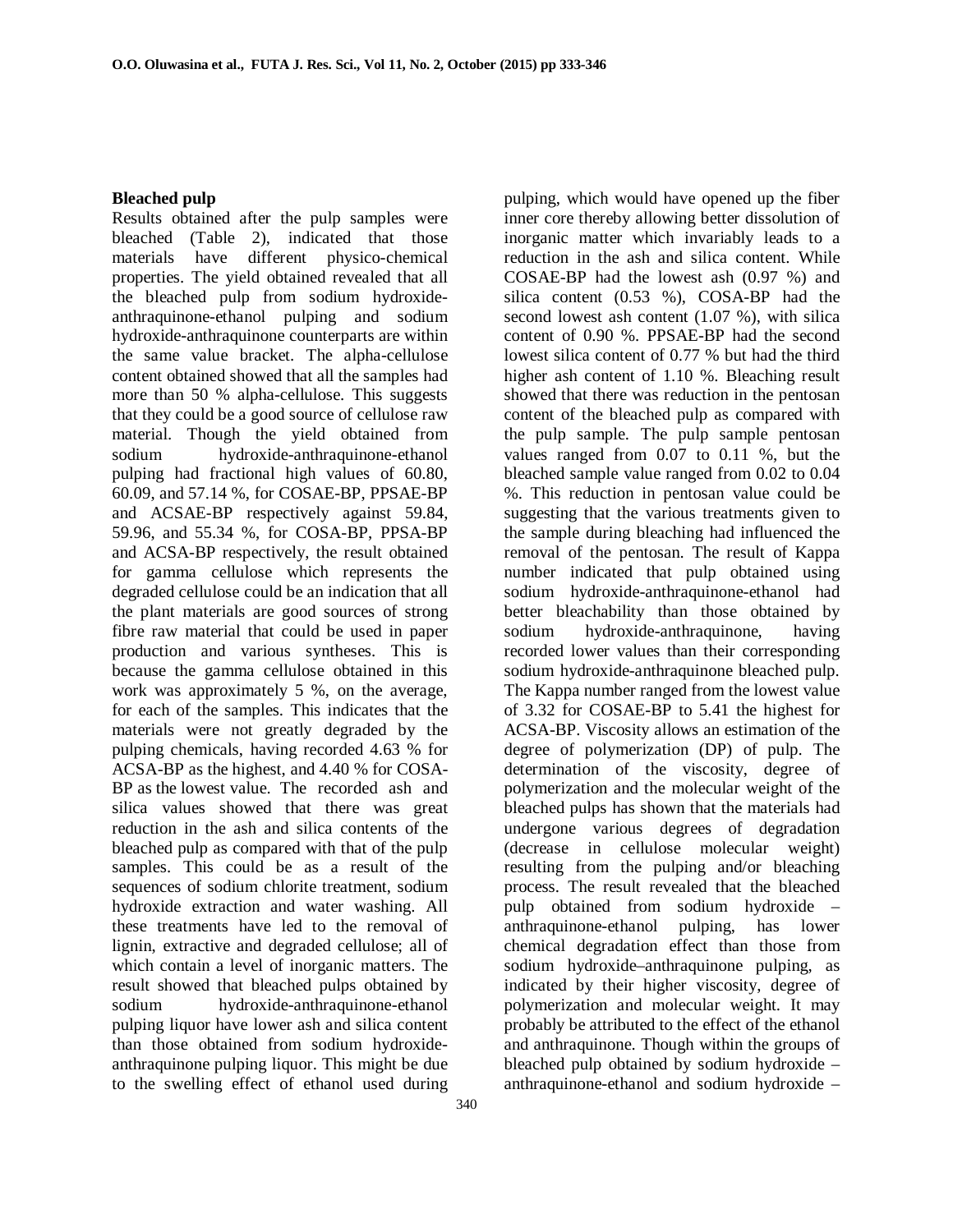anthraquinone pulping, there were different levels of degradation with PPSAE BP having the highest values for viscosity, degree of polymerization and molecular weight, indicating that it might not have been affected much by the pulping and bleaching chemical. This showed that within each group, the chemical composition of the plant materials might to some extent also affect the viscosity, degree of polymerization and the molecular weight, since viscosity is a relative measurement, which describes the increase in viscosity of a solvent when a polymer (or other materials) is dissolved in that solvent. It could therefore means that those plant materials with chemical composition that allowed them to dissolve easily in the cupriethylenediamine may have higher value than any other (Gullihsen and Fogelholm, 2000). **Alpha-cellulose** 

The physico-chemical properties of the isolated alpha-cellulose revealed differences in the properties of the obtained materials (Table 3). The result showed that the silica content ranged from 0.04 % to 0.06 % and the ash content ranged from 0.47 % to 0.83 %. The result also revealed that the silica and ash contents of alpha-celluloses obtained from sodium hydroxide-anthraquinone–ethanol pulping were lower than those of the sodium hydroxideanthraquinone pulping. The variation in the silica and ash content could be as a result of the different fibers' response to each of the pulping chemicals. For example, the alpha-cellulose obtained through sodium hydroxide– anthraquinone pulping, ACSA-AC (0.83 %) had the highest ash content while COSA-AC (0.57 %) had the lowest. It might be that ACSA-AC fiber was more resistant to the solubilisation effect of the pulping chemical thereby retaining much of its inorganic components, while COSA-AC might be vulnerable to the pulping chemical thus losing more inorganic components. This could also be applied to the sodium hydroxideanthraquinone-ethanol alpha cellulose.

The ash content obtained in this work was higher than that of Alfred and Hurter (1998) which are: 0.04-0.15 % for bagasse, 0.06-0.11 % for bamboo and 0.10 -0.15 % for cotton. Also 0.14 % was reported for sugar cane bagasse (Ibrahim *et al.,* 1996), while 0.05 % has been reported for lower grade linter (Ass *et al.,* 2006). The pentosan value in the alpha-cellulose obtained from both the sodium hydroxideanthraquinone-ethanol pulp and sodium hydroxide-anthraquinone pulp showed no significant difference. The pentosan ranged between 0.01 % and 0.02 %. The pentosan values obtained in this study were lower than the 4.0 to 6.0% reported for bagasse and 2.5 to 3.5% for bamboo alpha-cellulose (Alfred and Hurter 1998). This might be due to different processing method. The viscosity, degree of polymerization and molecular weight showed that extraction of the alpha-cellulose using 17.5 % sodium hydroxide had significant effect on the cellulose chain length of each of the cellulose. While the alpha-cellulose from sodium hydroxideanthraquinone-ethanol pupling had viscosity range from 5.13 to 6.95, that of sodium hydroxide-anthraquinone- pupling ranged from 4.91 to 5.53. The result suggested that the alphacellulose obtained from sodium hydroxideanthraquinone pulping were more susceptible to chemical degradation when compared to those obtained from sodium hydroxide-anthraquinoneethanol pupling. The result to some extent showed that COSAE-AC might have greater fiber strength than any other alpha-cellulose as observed in its viscosity, degree of polymerization and molecular weight. The viscosities obtained in this work were lower than 13.14 for bagasse and 31.90 for sisal (Alfred and Hurter, 1998), while degrees of polymerization in this work were lower than 1440 reported for cotton (Alfred and Hurter 1998). But the degree of polymerization of 1153 (COSAE-AC) and 1096 (PPSAE-AC) reported in this study were higher than 1026 to 1030 reported for bamboo (Alfred and Hurter 1998) but lower than 1169 and 1311 reported for Kraft softwood and Kraft hard wood alpha-cellulose (Iller *et al.*, 2002).

### **Analysis of carboxymethyl cellulose**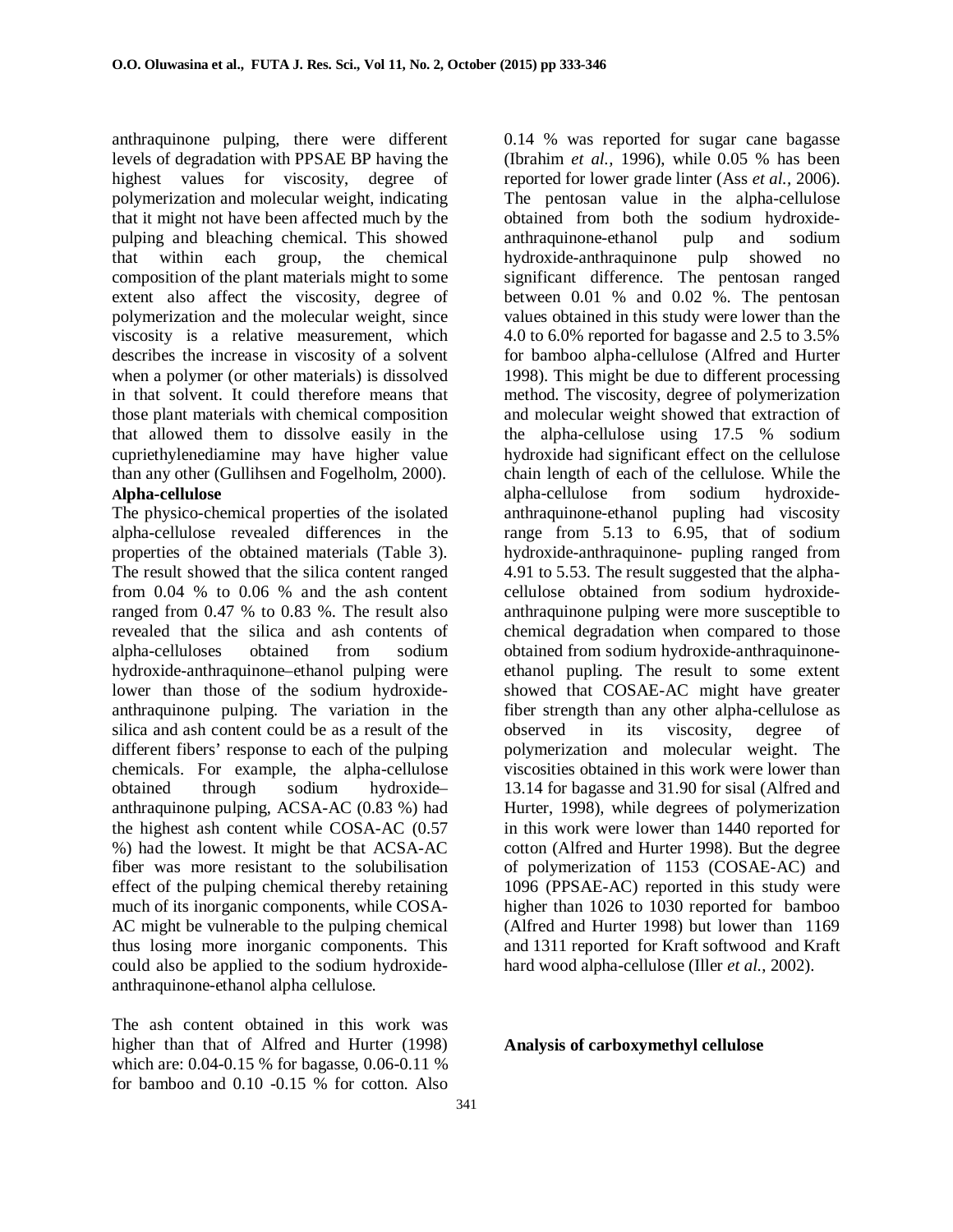The reaction mechanism between alphacellulose and monochloroacetic acid is shown in scheme 1. The main steps in the carboxylmethylation reaction are as follows:

(A) mercerization reaction which involves the treatment of cellulose with sodium hydroxide in ethanol. This acts as swelling and impregnation steps thereby facilitating the accessibility of the reactants to the cellulose chain. (B) accessibility of sodium hydroxide to the cellulose chain resulted to the protonation of the most reactive hydroxyl group to produce reactive alkali cellulose (CELLULOSE METHYLOL) (C) etherification stage. Reaction between sodium hydroxide and monochloroacetic acid has already produced sodium salt of monochloroacetic acid (sodium monochloroacetate). This has a chloride ion which is negatively charge. This was abstracted by leaving sodium ion from the cellulose methyol to give a carbinium ion, a good electrophile. This electrophile then attacks oxygen of the methylol group of the cellulose to give ether (D).

### **Physicochemical analysis of CMC**

The physicochemical properties of the various CMC are presented in Table 5. The yield obtained showed that all CMC prepared from alpha-cellulose obtained through sodiumanthraquinone-ethanol pulping chemical was higher than those from sodium-anthraquinone pulping chemical. For example PPSAE-CMC had the highest yield of 91.00 %, while COSAE-CMC and ACSAE-CMC had same value of 87.99 %, against 81.84 % for PPSA-CMC, 86.84 % for ACSA-CMC and 80.71 % for COSA-CMC. The higher yield recorded for PPSAE-CMC, COSAE-CMC and ACSAE-CMC could be attributed to the viscosity, degree of polymerization and molecular weight result of their alpha-cellulose. These present them with high anhydroglucose unit (cellulose monomer reacting unit) for etherification reaction thus leading to higher CMC yield. The moisture content ranged from the lowest value of 4.65 % for PPSAE-CMC to the highest value of 4.83 % for ACSA-CMC. The moisture content values

reported by Latif *et al*., (2005). The obtained results were still within the 12 % prescribed (RESOLUTION, 2009; ASTM 1995).The pH showed that PPSAE-CMC had the lowest value of 6.11 and 6.73 for ACSA-CMC with the highest value. Bono *et al.,* (2009), in their work records 6.5 to 8. The official recommended value was between 6-8.5 (RESOLUTION, 2009).The ash content value showed reduction from 0.05 % to 0.83 % reported for the alphacellulose and  $0.40 \% - 0.44 \%$  for the CMC prepared. This, no doubt, could be attributed to the processing effect for producing CMC from the alpha-cellulose, since ethanol used as reaction medium for synthesis of CMC allows swelling of fibers, exposing the inner core of the fiber to chemical which can solubilize some of the inorganic components of the alpha-cellulose. The swelling characteristic indicated that COSAE-CMC had the highest swelling ability with 860.67 %. Others were ranked as follows: PPSAE-CMC (846.67 %) > COSA-CMC  $(780.67 \%)$  > PPSA-CMC  $(669.33 \%)$  > ACSAE-CMC (526.67 %) > ACSA-CMC (460.67 %). The results showed that pulping method could be a determining factor since nearly all sodium hydroxide-anthraquinone– ethanol pulp had higher alpha-cellulose; thus more anhydroglose reacting unit for greater CMC yield which in turn gave high swelling ability. The result suggested that swelling ability is a function of degree of substitution (DS), since COSAE-CMC with highest swelling ability still had the highest DS value of 0.34. The others behave similarly. Latif *et al.,* (2005), showed that DS is directly related to the alphacellulose content, having reported that DS of 1.05, 0.94 and 0.74 respectively for cotton linter with 96.20 % alpha-cellulose, *Picea smithiana*  wood with 93.7 % alpha-cellulose and *Eucalyptus globules* with 89.83 % alphacellulose. DS of 0.24 to 0.73 has been reported by Barai *et al.,* (1996) for CMC from water hyacinth, 0.33 to 0.82 for CMC from Sago waste (Pushpamalar *et al*., 2006), 0.11 to 0.67 for CMC sugar beet pulp cellulose and 0.20 to 1.22 for CMC from *Lantana camar.* ACSAE-CMC had the lowest sodium chloride content

obtained in this work were higher than those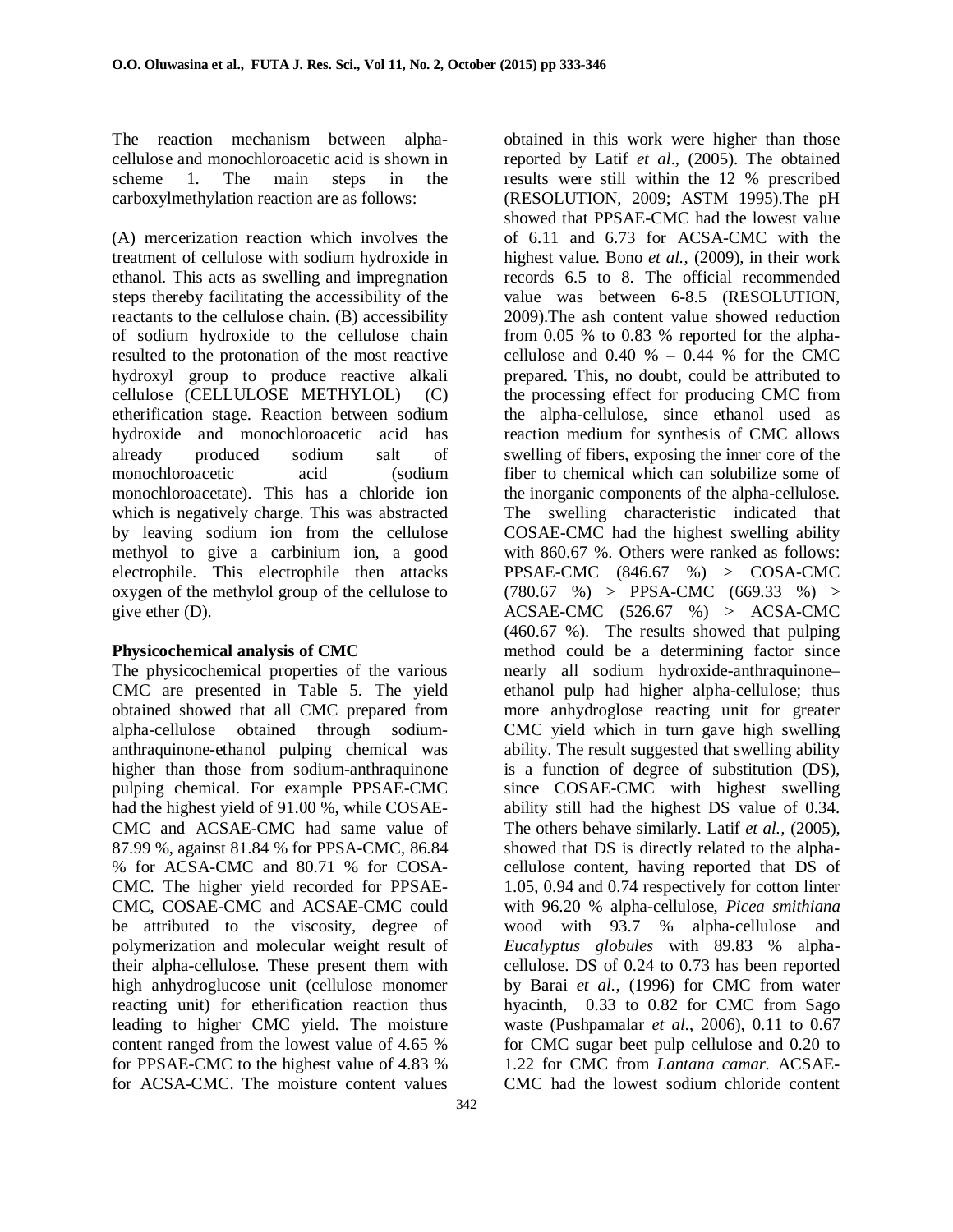value of 0.14 %, COSAE-CMC and PPSAE-CMC had 0.15 % while all others had 0.16 %. Thus all the sodium hydroxide-anthraquinoneethanol pulp derived CMC had lower sodium content than the sodium hydroxide anthraquinone pulp derived CMC. All the sodium chloride contents reported in this work were lower than 0.62 %, 0.29 % and 0.19 % reported by Latif *et al.,* (2005) for CMC from cotton linter, *Picea smithiana* wood and *Eucalyptus globules* respectively. The standard recommendation is that sodium chloride content must not be more than 5 % for anhydrous CMC obtained (RESOLUTION, 2009), thus the sodium contents obtained in this work are within the required limit. COSA-CMC had the highest viscosity of 53.67cP, a degree of polymerization  $(976.00)$  and molecular weight  $(158000 \text{ g/mol})$ , while ACSAE-CMC had the lowest value of 41.00 viscosity, DP of 711.67 and molecular weight of 115,000 g/ mol. The result could be an indication that the chain length of the sodium hydroxide –anthraquinone pulp CMC were not much affected by the sodium hydroxide degradation effect that occurred during the carboxymetylation reaction, this partially might be due to the fact the they are not as pure as the sodium hydroxyl-anthraquinone-ethanol pulp, making chemical penetration difficult therefore reducing degradation and this was attested to by the low DS recorded for sodium hydroxyl – anthraquinone pulp CMC. Barba *et al.,* (2002) has reported molecular weight ranging from 150,900 to 328,700 for various CMC in their work.

#### **CONCLUSION**

This experiment has revealed that alphacellulose with good yield which ranges from 55.34 % to 60.08 % are obtained from the different plant materials used. The result of the carboxymethyl cellulose shows that the yield varies from 80.71 % to 91.10 % and degree of substitution from 0.20 to 0.34. The results have demonstrated that with good practices, cellulose could be obtained from different agricultural plants and such could be used for preparation of various cellulose derivatives.

### **REFERENCES**

- **Abdullah, A. B. M** (1991). Production of Jute Microcrystalline Cellulose. Journal of Bangladesh Academy of Science 15(2): 85– 87.
- **Alfred, M. and Hurter, P** (1998). Utilization of Annual Plants and Agricultural Residues for the Production of Pulp and Paper, Technical Association of Pulp and Paper. Pulping Conference Proceedings 139 - 160.
- **Al-Showiman, S. S** (1998). Extraction and estimation of furfural from decorative plants. Journal Science and Industrial Resources 57: 908.
- **Ass, B. A. P., Belgacem M. N. and Frollini, E** (2006). Mercerization Linters Cellulose: Characterization and Acetylation in N, N-Dimethylacetamide/Lithium Chloride. Carbohydrate Polymers 63: 19.
- **ASTM. D-1439-03** (2005). Analytical Method for Determining Degree of Substitution in the Product. Document CK-G06 Edition, 05: D-1439-03.
- **ASTM. D 1439-94** (1995). Standard Test Method for Sodium Carboxymethyl cellulose, Annual Book of ASTM Standards, Part 21, ASTM, Philadelphia.
- **American Society for Testing and Materials (ASTM)** (1994). Standard methods of evaluating the properties of wood based fiber and particle panel materials. ASTM D, Philadelphia, American Society of Testing Materials (ASTM) (1997): Standard test methods for evaluating properties of woodbased fiber and particle panel materials. Annual Book of ASTM Standards Des. D 1037-96a.4.10. Philadelphia, PA.
- **Barai, B. K., Singhal R. S. and Kulkarni P. R** (1996). Optimization of a process for preparing carboxymethyl cellulose from water hyacinth (Eichornia Crassipes ). Carbohydrate Polymer 32: 229-231.
- **Barba, C., De La Rosa, A., Vidal, T., Colom, J. F., Farriol, X. and Montané, D** (2002). TCF Bleached Pulps from Miscanthus Sinensis by the Impregnation Rapid Steam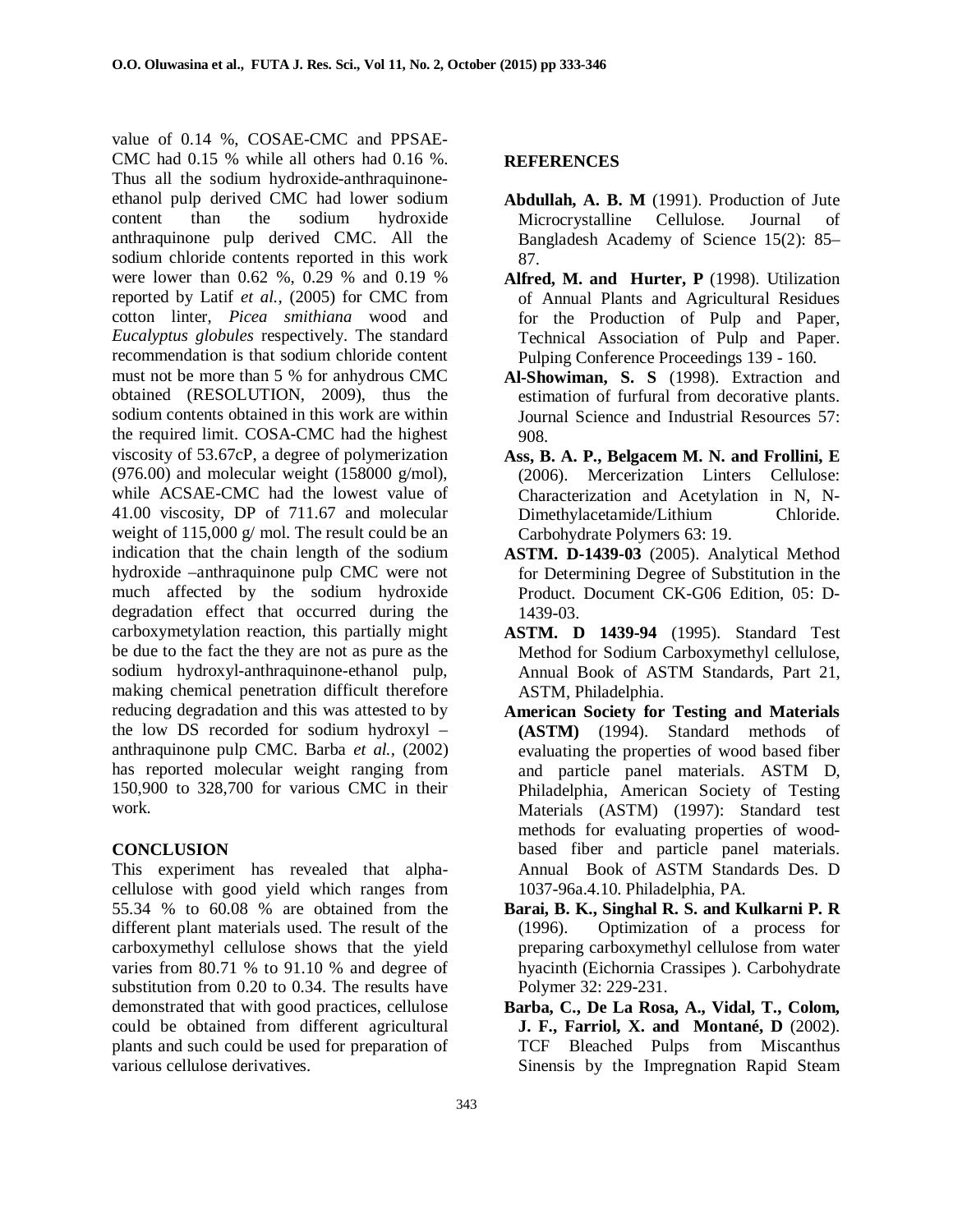Pulping Process. Journal of Wood Chemical and Technology 22: 249-266.

- **Bochek, A. M., Shevchuk I. L. and Lavrentev, V. N** (2003). Fabrication of Microcrystalline and Powdered Cellulose from short Flax Fiber and Flax Straw. Russian Journal of Applied Chemistry 76(10): 1679–1682.
- **Castro, A. D. and Bueno, J. H** (1996). Associacoes De Celluloses Microfina E Microcristalina Na Compressao Direta. Estudos Preliminaries. Revista CieNcias Farmace Uticcas. 15: 169–181.
- **Chai, X. S., Samp, J., HouQ, X., Yoon, S. H. and Zhu, J. Y** (2007). Possible Mechanism for Anthraquinone Species Diffusion in Alkaline Pulping. Industrial and Engineering Chemistry Research 46: 5245-5249.
- **Chen, J. N., Yan, S. Q. and Ruan, J. Y** (1996). A Study on the Preparation and Properties of Microcrystalline Cellulose. Journal of Macromolecular Science, Pure and Applied Chemistry 33: 1851–1862.
- **Dolz, M., Jimenez, J., Hernandez, M. J., Delegido, J. and Casanovas, A.** (2007). Flow and Thixotropy of Non-Contaminating Oil Drilling Fluids Formulated with Bentonite and Sodium Carboxymethyl Cellulose. Journal of Petroleum Science and Engineering 57: 294-302.
- **Fijan, R., Basile, M. T., Urk, S. S., Agar, Z., Zigon, M. and Lapasin, R** (2009). A Study of Rheological and Molecular Weight Properties of Recycled Polysaccharides used as Thickeners in Textile Printing. Carbohydrate Polymers 76: 8-16.
- **Gaonkar, S. M. and Kulkarni P. R** (1987). Improved Method for the Preparation of Microcrystalline Cellulose from Water Hyacinth. Textile Dyer Printer 20(26): 19–22.
- **Gullishen, J. and Fogelholm, C** (2000). Paper Making Technology, Volume 6. Chemical Pulping. TAPPI
- **Hattori, K. E., Abe, T., Yoshida, and Cuculo, J. A** (2004). New Solvents for Cellulose II Ethylenediamine/Thiocyanate Salt System. Polymer Journal 36(2): 123-130
- **Heinze, T. and Koschella, A** (2005). Carboxymethyl Ethers of Cellulose and

Starch– A Review Macromolecular Symposia 223: 13-39

- **Hong, T. L., Borrmeister, B., Dautzenberg, H. and Phillipp, B .Z** (1978). Ermittlung des Sustituionsgrases, losicher Carboxymethylccellulose durch Polyelektrolyttitration. Zellst. Und. Pap. 207- 210.
- **Ibrahim, A. A., Nada, A. M. A., Hagemann, U. and El Seoud O. A** (1996). Preparation of Dissolving Pulp from Sugar Cane Bagasse and its Acetylation under Homogenous solution condition. Holzforchung 50 (3): 221.
- **Ibrahim, M. M., Agblevor, A. F., Waleed, K. and El-Zawawy, K. W** (2010). Isolation and Characterization of Cellulose and Lignin from Steam-Exploded Lignocellulosic Biomass. Steam-exploded biomass. BioResources 5(1): 397-418.
- **Iller, E., Kukielka A., Stupinskab, H. and Mikolajczk, W (2002).** Electron- Beam Stimulation of the Reactivity of Cellulose Pulp for production of derivatives. Radiation Physics and Chemistry 63: 253.
- **Israel, A. U., Obot, I. B., Umoren, S. A., Mkpenie, V. and Asuquo, J. E** (2007). Production of cellulosic polymers from agricultural wastes. E-Journal of Chemistry 5(1): 81-85.
- **Jahan, M. S., Al-Maruf, A. and Quaiyyum, M. A** (2007). Comparative Studies of Pulping Jute Fiber, Jute Cutting and Jute Caddis. Bangladesh Journal of Science and Industrial Research 42 (4): 425-434
- **Janson, J. and Vuorisalo, R** (1986). Alcohol-Hydroxide-Anthraquinone Pulping. Paperi Ja Puu.2.12
- **Johansson, C., Brass, J., Mondragon, I., Nchita, P., Plackett, D., Simon. P., Stetec, D. G., Virtanem, S., Baschetti, M. G., Breen, C., Clegg, F. and Aucejo, S**(2012). Renewable fibers and bio-based materials for packaging application-A review of recent development. 7 (2).
- **JECFA** (1998). Sodium Carboxymethyl Cellulose, Enzymatically Hydrolysis. Superseding Tentative Specifications Preparated at the 49<sup>th</sup> JECFA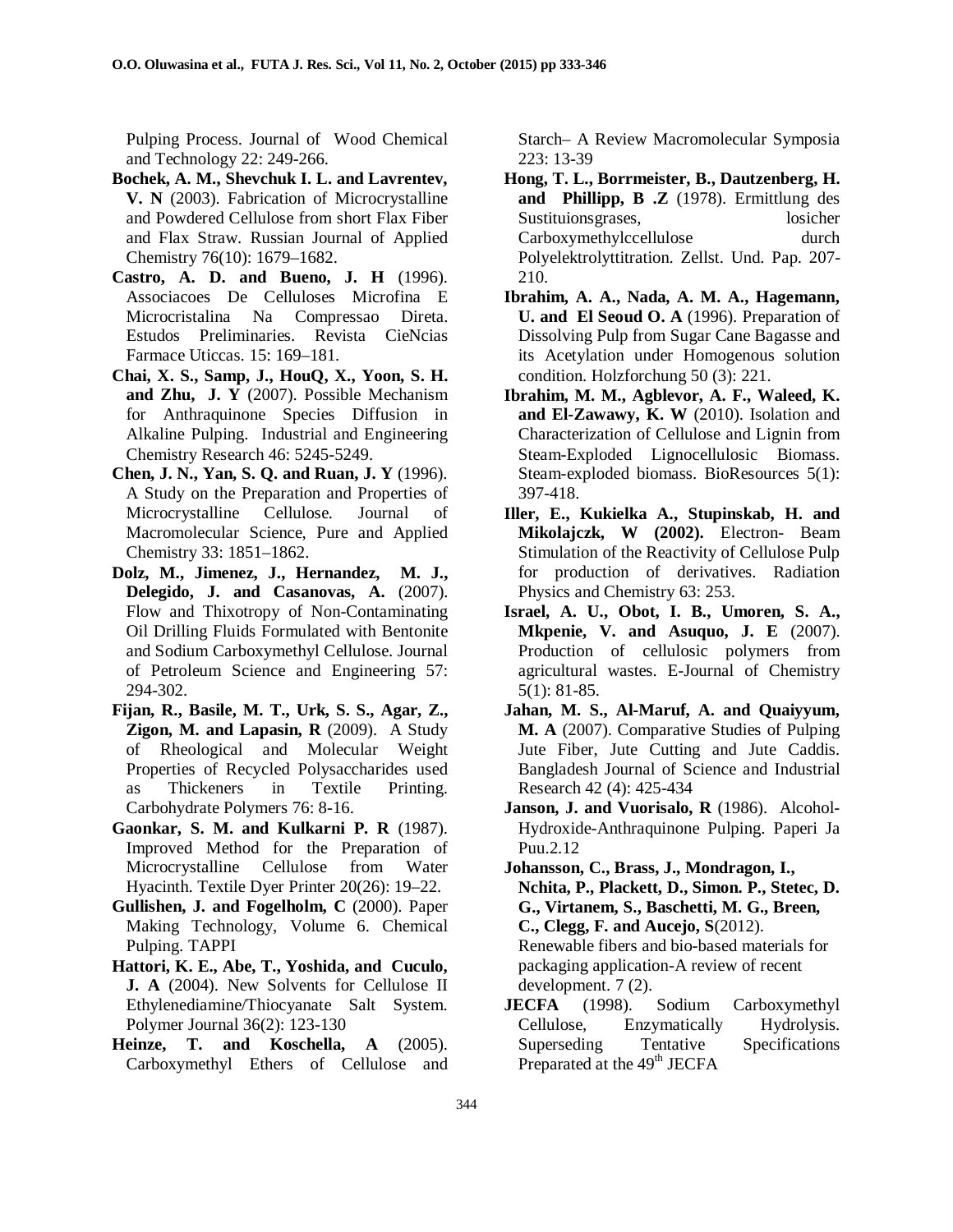- **Kirci, H. and Akgul, M** (2002). Production of Dissolving Grade Pulp from Poplar Wood by Ethanol-Water Process. Turkish Journal of Agriculture and Forest 26: 239-245.
- **Kim, D. H., Kwon, O. J., Yang, S. R., Park, J. S. and Chun, B. C** (2007). Structural, thermal and mechanical properties of polyurethane foams prepared with starch as the main component of polyols. Fiber and Polymers 8: 155-162.
- **Latif, A., Anwar T. and Farrukh, M. A** (2005). Two Step Synthesis and Characterization of Carboxymethyl cellulose from Rayon Grade Wood Pulp and Cotton Linter. Journal of Saudi Chemical Society 10: 95-102.
- **Mckean, W. T. and Jacobs, R. S** (1997). Wheat Straw as a Paper Fiber Source. Clean Washington Center, 2200 Alaskan Way, Suite 460, Seattle, Washington 98121. (206) 443- 7746.
- **Mclaughan, P. S** (2000). Properties of paper made form fibers of Hesperaloe funifera (Koch) Trel. Economic Botany 54(2): 192-196
- **Mohanty, A. K., Simmons, C. R. and Wiener, M .C** (2003). Inhibition of Tobacco Etch Virus Protease Activity by Detergents. Protein Expression and Purification 27:109-114.
- **Mosier, N. S., Hendrickson, R., Brewer, M., Ho, N., Sedlak, M., Dreshel, R., Welch, G., Dien, B. S., Aden, A. and Ladisch, M. R** (2005). Industrial Scale-up of pH Controlled Liquid Hot Water Pretreatment of Corn Fiber for Fuel Ethanol Production. Applied Biochemistry and . Biotechnology 125(2): 77- 97.
- **Morton, J. H** (1996). Viscosity/DP Relationships for Cellulose Dissolved in Cuprammonium and Cupriethylene Diamine Solvents. In Proceedings of the Chemistry and Processing of Wood and Plant Fibrous Materials, Cellucon Bangor, U.K., 151-158.
- **Nelson, Y. U., Edgardo, A. G. and Ana, A. W** (2000). Microcrystalline Cellulose from Soybean Husk: Effects of Solvent Treatments on its Properties as AcetylsalicylicAcid Carrier. International Journal of Pharmaceutics 206: 85–96.
- **Okhamafe, A. O., Igboechi, A. and Obaseki, T. O** (1991). Celluloses Extracted from Groundnut Shell and Rice Husk: Preliminary Physicochemical Characterization. Pharmaceutical World Journal 8 (4): 121-123.
- **Oluwasina, O. O., Lajide, L. and Owolabi, J. B** (2014). Microcrystalline cellulose from plant wastes through sodium hydroxylanthraquinone-ethanol pulping. BioResources 9: 6166-6192
- **Uyi, O. O., Ekhator, F., Ikuenobe, C. E., Borokini, T. I., Aigbokhan, E. I., Egbon, I. N., Adebayo, A. R., Igho, B., Igbinosa, I. B., Okeke, C. O., Igbinosa, E. O. and Omokhua, G. A** (2014). *Chromolaena odorata* invasion in Nigeria: A case for coordinated biological control. Management of Biological Invasions. 5 (4): 377–393
- Pomeranz, Y. and Meloan, C. E (1994). Food Analysis: Theory and Practice, 3rd Edn. Chapman and Hall. 608
- **Punsuvon, V., Pilanee, V. P. and Iiyama, K** (2008). Simultaneous Production of Alpha-Cellulose and Furfural from Bagasse by Steam Explosion Pretreatment. International Journal of Science and Technology 2(01): 182-191.
- **Pushpamalar, V., Langford, S. J., Ahmad, M. and Lim Y. Y** (2006). Optimization of Reaction Conditions for Preparing Carboxymethyl Cellulose from Sago Waste. Carbohydrate Polymers 64: 312-318.
- **Rachtanapun, P., Kumthai, S., Yagi, N. and Uthaiyod, N** (2007). Production of Carboxymethylcellulose (CMC) Films from Papaya Peel and their Mechanical Properties. The Proceeding of 45th Kasetsart University Annual Conference 4: 790-799
- **Resolution** (2009). Monography On Carboxymetylcellulose. OIV/OEVO, 366Review Macromol. Symp. 223: 13-39
- **Ruzene, S. D. and Goncalves, R. A** (2007). Carboxymethyl Cellulose Obtained By Ethanol/Water Organosolv Process under Acid Conditions. Applied Biochemistry and Biotechnology 7: 136-140.
- Seiichi, I. and Shosuke, W (2000). Neutral paper containing carboxymethylcellulose of carboxyethylcellulose and chitosan with